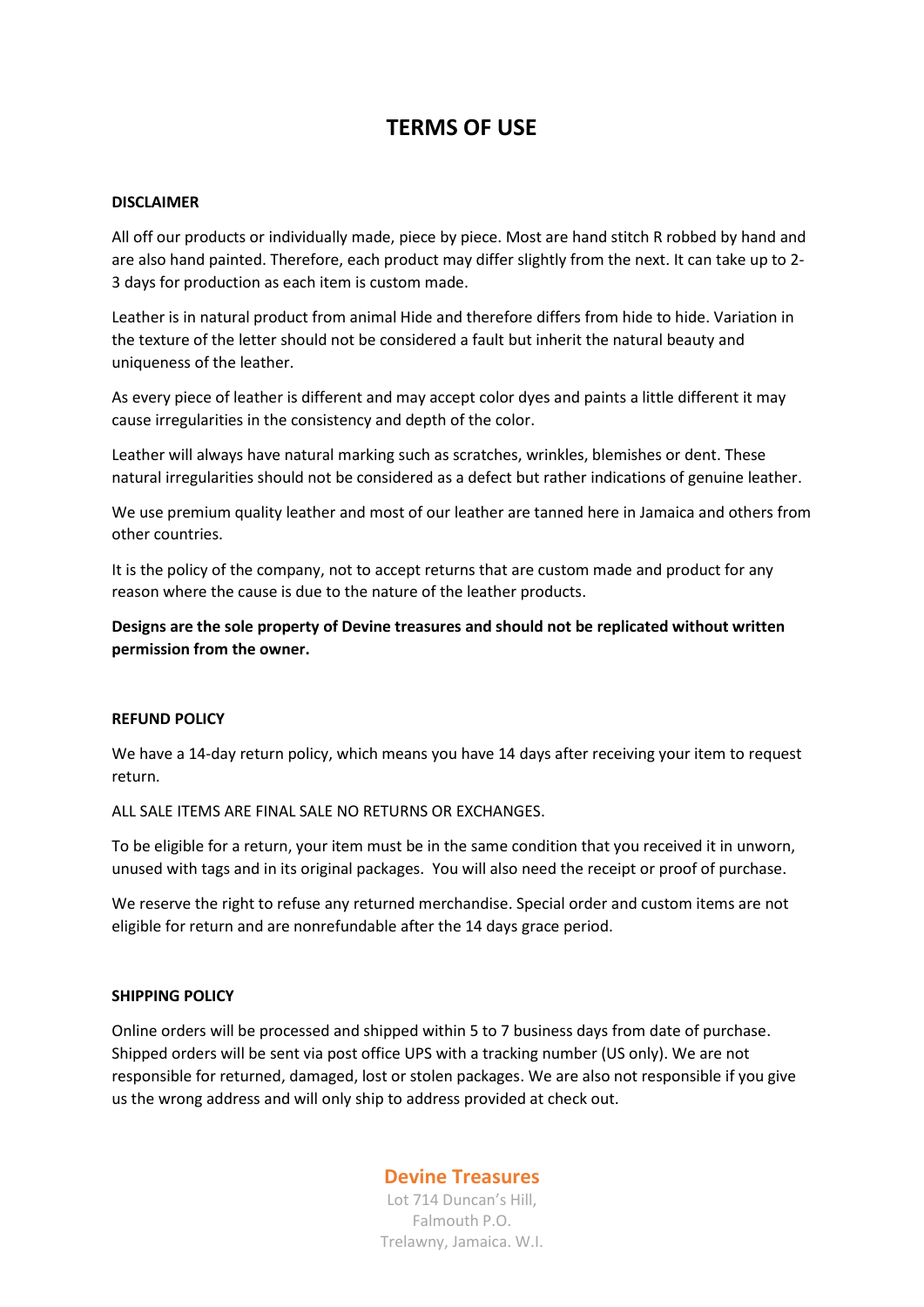However, if a package is returned due to an incorrect address, we will resend it to you, but you will pay the shipping cost. Shipping fees are nonrefundable even if your orders are returned.

#### **DAMAGE (S) IN TRANSIT**

Please ship registered mail or DHL to:

Loy 714 Duncan's Hill,

Falmouth P.O. Trelawny, Jamaica. W.I.

Any product returned without authorization or outside the return window will be refused and/or returned at the customer's expense. Items that arrived damaged, without original packaging, or previously used; will not be accepted.

We are not responsible for product lost or damaged in transit to us. We will send an email with confirmation when your return or exchange is successfully processed. An email notification will follow with shipping details. Please refer to the shipping notification sent upon shipment if your package fails to reach you in a timely manner.

#### **HOW DO I GO ABOUT RETURNING MY ITEM FOR AN EXCHANGE?**

For returns or exchanges, customers must request a return authorization by emailing us 14 days of receipt of goods. You will need your order number, tracking information and state the item you wish to exchange. We will respond within three business days if your order qualifies for a return.

When approved the item must be packaged in its original packaging and you will need so fill out the form included your return authorization email print and enclosed in the package back to us.

For international orders you will need to fill out the email C-85 form to avoid paying twice for duties. You may download it here. Authorized returns must be postmarked within seven days of approval email.

## **Designs are the sole property of Devine Treasures and should not be replicated without written permission from the owner.**

**Devine Treasures**

Lot 714 Duncan's Hill, Falmouth P.O. Trelawny, Jamaica. W.I.